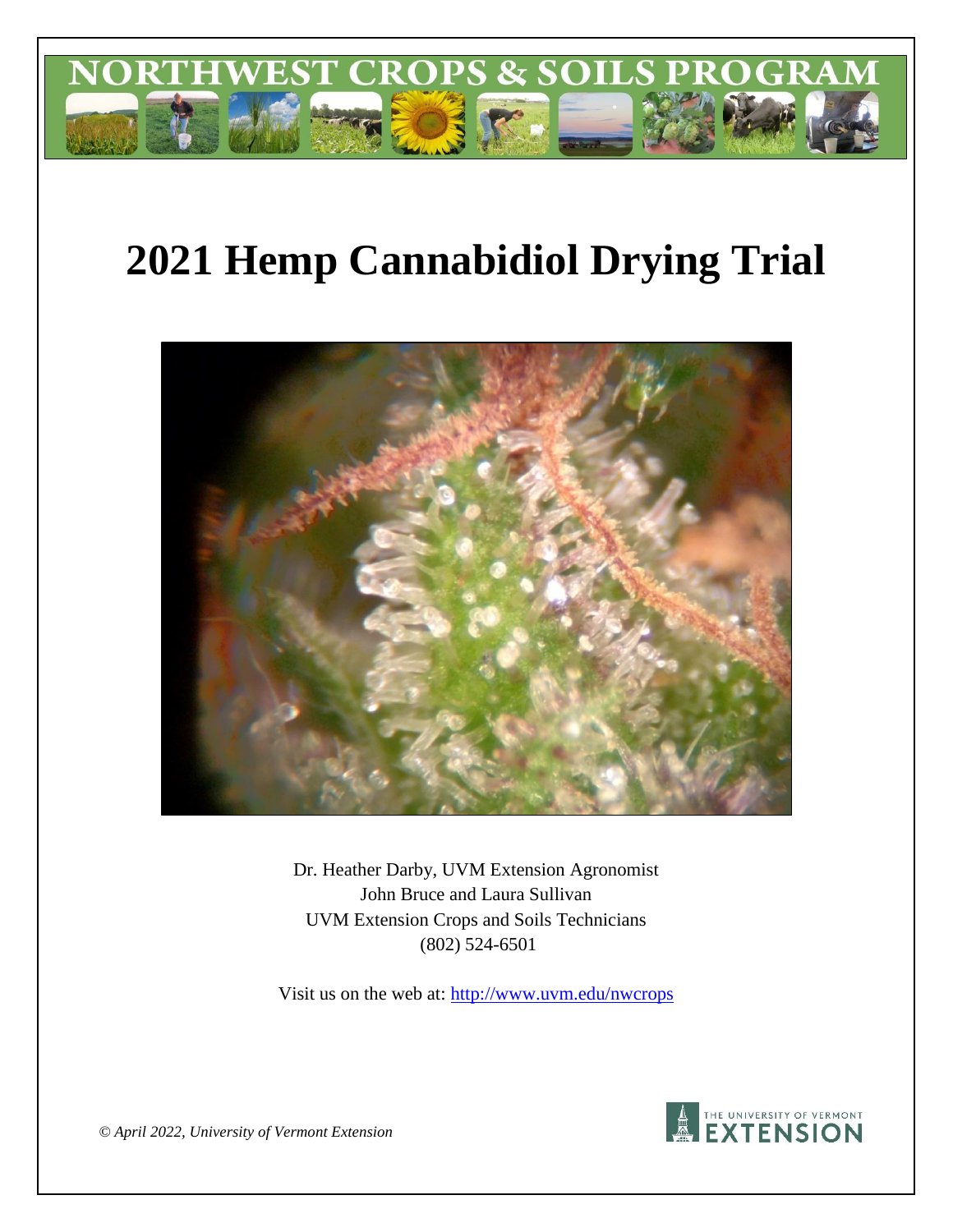## **2021 HEMP CANNABIDIOL DRYING TRIAL Dr. Heather Darby, University of Vermont Extension heather.darby[at]uvm.edu**

Hemp is a non-psychoactive variety of *Cannabis sativa* L. The crop is one of historical importance in the U.S. and re-emerging worldwide importance as medical providers and manufacturers seek hemp as a renewable and sustainable resource for a wide variety of consumer and industrial products. Hemp grown for all types of end-use (health supplement, fiber, and seed) contains less than 0.3% tetrahydrocannabinol (THC). Some hemp varieties intended to produce a health supplement contain relatively high concentrations of a compound called cannabidiol (CBD), potentially 10-15%. The compound CBD has purported benefits such as relief from inflammation, pain, anxiety, seizures, spasms, and other conditions. The CBD compound is the most concentrated in the female flower buds of the plant, however, it is also in the leaves and other plant parts as well.

To produce hemp for flower, the plant is generally grown intensively as a specialty crop and the flowers are cultivated for maximum growth. The various cannabinoids and terpenes concentrated in the flower buds are often extracted and incorporated into topical products (salves, lip balm, lotion) and food and is available in pill capsules, powder form, and more, which can be found in the market today. To help farmers succeed, agronomic research on hemp is needed in the United States. In 2021, the Northwest Crops and Soils (NWCS) Program conducted a trial to determine the impact of drying temperature and humidity on CBD and other cannabinoids derived from hemp flowers.

Participants of State Hemp Programs intending to grow are required to follow state and federal regulations regarding hemp production and registration. Growers must register within their intended state for production and must adhere to the most current or active rules and regulations for production within a grower's given state. Regulations are subject to change from year to year with the development and approval of proposed program rules and it is important to note that regulations may vary across state lines and may be impacted by pending federal regulations. Please refer to this [https://agriculture.vermont.gov/sites/agriculture/files/documents/PHARM/hemp/Vermont\\_State\\_plan\\_20](https://agriculture.vermont.gov/sites/agriculture/files/documents/PHARM/hemp/Vermont_State_plan_2021_12_1.pdf) 21<sup>1</sup>12<sup>1</sup>.pdf for a detailed outline of the most recent approval from the Agricultural Marketing Service of the USDA of the Vermont Hemp Production Plant. The approved plan supports the Vermont Hemp Rules and governs registration, production, sampling and compliance for hemp cultivation beginning in 2022.

Additional information regarding the Vermont Agency of Agriculture, Food and Markets (VAAFM) Hemp Program can be found on the VAAFM website here:

<https://agriculture.vermont.gov/public-health-agricultural-resource-management-division/hemp-program>

## **MATERIALS AND METHODS**

Seedlings of the hemp (cultivar 'Lifter') were transplanted on 6-Jun at Borderview Research Farm in Alburgh, VT. Prior to planting, the plants were fertilized (Table 1). Plots consisted of five plants spaced 5' apart in the row and between rows. Irrigation was applied on a weekly basis at an average rate of 1000 gallons of water per acre delivered via drip tape. Adjustments in water rate were made based on weekly rainfall amounts.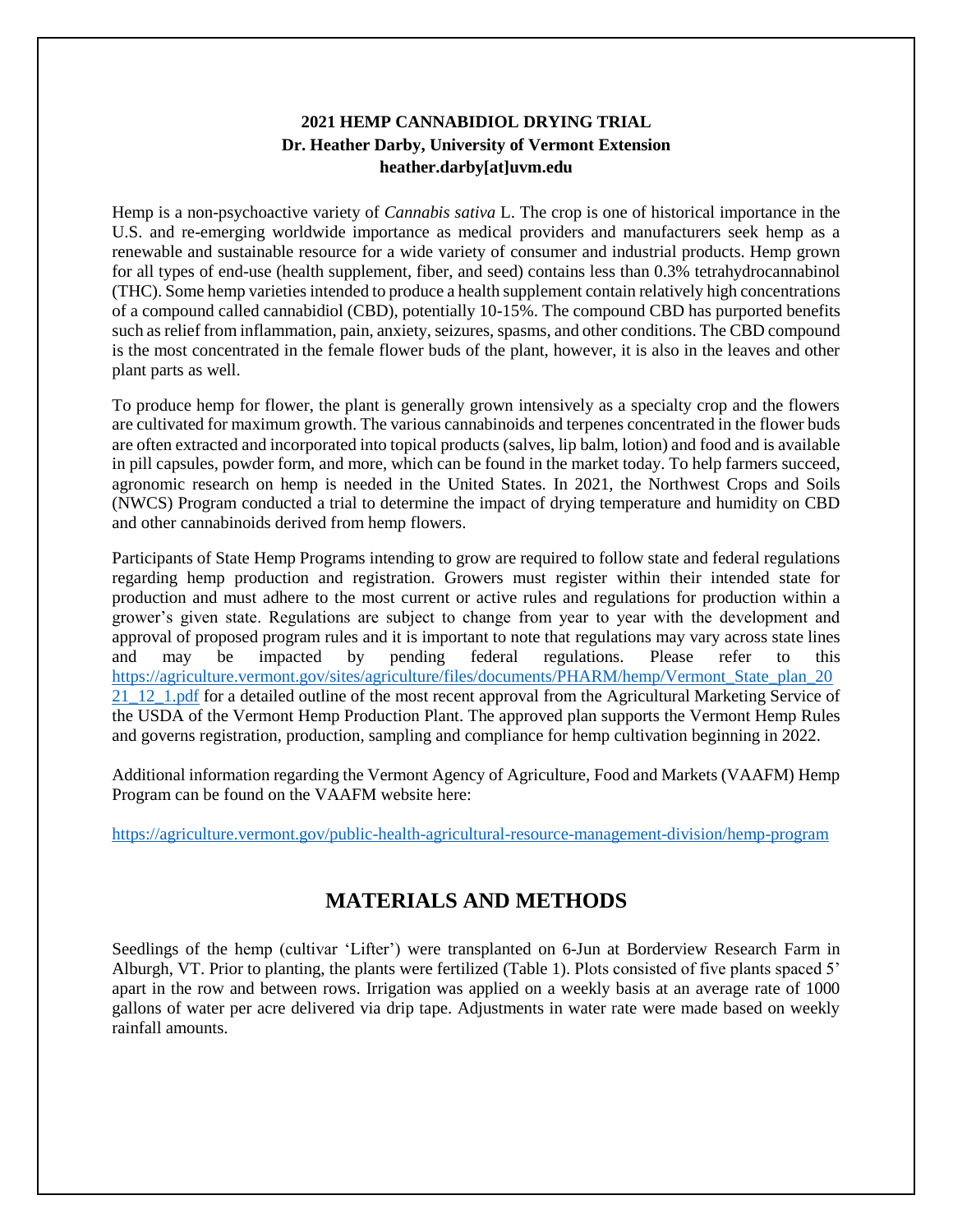| <b>Location</b>             | <b>Borderview Research Farm, Alburgh, VT</b>                  |
|-----------------------------|---------------------------------------------------------------|
| Soil type                   | Benson rocky silt loam, 3-5% slope                            |
| Previous crop               | Corn                                                          |
| <b>Plant spacing (feet)</b> | 5 x 5                                                         |
| <b>Field planting date</b>  | $6$ -Jun                                                      |
| <b>Fertilization</b>        | 180 lbs N $ac^{-1}$ , 20 lbs P $ac^{-1}$ , 72 lbs K $ac^{-1}$ |
| <b>Harvest date</b>         | 5-Oct through 8-Oct                                           |

**Table 1. Agronomic information for the hemp used in this CBD hemp drying trial, Alburgh, VT, 2021.** 

Plants were harvested by hand using bypass loppers or chainsaw depending on trunk diameter. Each harvested plant was broken down into smaller branched sections and larger "fan" or "sun" leaves were removed by hand, while smaller leaves were left attached since they subtend from the flower bract. Remaining stems were then bucked using the BuckmasterPro Bucker (Maple Ridge, BC, Canada) (Image 1) and remaining leaf material and buds were collected. Wet bud and leaf material was then run through the Centurion Pro Gladiator Trimmer (Maple Ridge, BC, Canada) (Image 2). Wet bud weight and unmarketable bud weight were recorded. The flower buds were then dried at 80<sup>°</sup> F or ambient temperature with airflow until dry enough for storage without molding.

The drying trial began at harvest, when Lifter hemp plants were debudded, weighed, and placed in two dryers, one with an 80<sup>°</sup> F temperature treatment and one with a 105<sup>°</sup> F treatment. Samples dried at ambient temperatures were placed on similar hardware cloth trays and placed in two separate rooms. Locations for each drying temperature were further differentiated by the use of a dehumidifier and lack of dehumidifier, with all treatments receiving airflow through use of a fan. Within dryers, two middle shelves were filled with equal amounts of hemp flower where each tray section was a replicate. Fans, driers and dehumidifiers remained on throughout the duration of the drying period. Samples dried at 105° F were started on 5-Oct and were removed from dryers on the morning of 6-Oct for both the dehumidifier and no-



**Image 1. Triminator BuckMaster Pro (Maple Ridge, BC, Canada).**



dehumidifier treatments. Samples dried at 80° F began drying on 6-Oct and were pulled on the afternoon of 7-Oct (dehumidifier) and morning of 8-Oct (no dehumidifier). Ambient samples began drying on 8-Oct and were pulled on afternoon of 12-Oct (dehumidifier) and afternoon of 14-Oct (no dehumidifier). Samples were monitored for temperature and relative humidity throughout the drying period however data were lost through technical errors.

Subsamples of flower material from each treatment and replications were sent to Bia Diagnostic Laboratories (Colchester, VT) for analysis of cannabinoids profiles. Analyzed cannabinoids included tetrahydrocannabinolic acid (THCA), delta-9*-*tetrahydrocannabinol (D9-THC), cannabidiolic acid (CBDA), and CBD with a total potential THC and CBD included. Total potential THC and CBD indicate the maximum amounts of each compounds that can be contained in a sample, accounting for losses through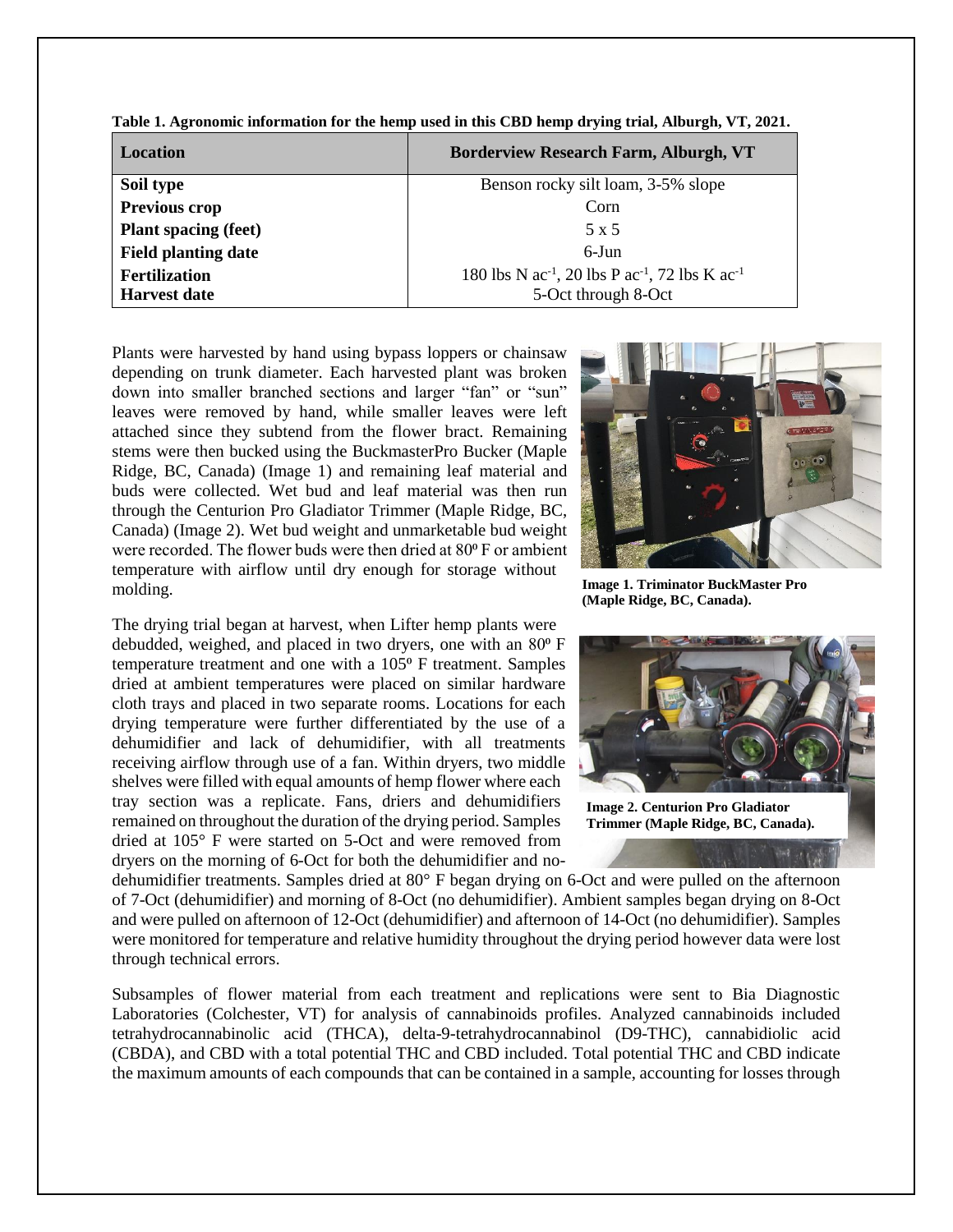decarboxylation. CBDA and THCA are converted during decarboxylation (removal of a carboxyl group) when exposed to heat such as through combustion or increased temperatures.

Data were analyzed using a general linear model procedure of SAS (SAS Institute, 1999). Replications were treated as random effects, and treatments were treated as fixed. Mean comparisons were made using the Least Significant Difference (LSD) procedure where the F-test was considered significant, at p<0.10. Variations in genetics, soil, weather, and other growing conditions can result in variations in yield and quality. Statistical analysis makes it possible to determine whether a difference between treatments is significant or whether it is due to natural variations in the plant or field. At the bottom of each table, a LSD value is presented for each variable (i.e. yield). Least Significant Differences (LSDs) at the 0.10 level of significance are shown. This means that when the difference between two treatments within a column is equal to or greater to the LSD value for the column, there is a real difference between the treatments 90% of the time. Treatments that were not significantly lower in performance than the highest value in a particular column are indicated with an asterisk.

In the example to the right, treatment C was significantly different from treatment A, but not from treatment B. The difference between C and B is 1.5, which is less than the LSD value of 2.0 and so these treatments

were not significantly different. The difference between C and A is equal to 3.0, which is greater than the LSD value of 2.0. This means that the yields of these treatments were significantly different from one another. Treatments that were not significantly different in a particular column are indicated by sharing the same letter. In the example to the right, treatment C is significantly different from treatment A but not from treatment B. Top performers are displayed in bold.

| <b>Treatment</b> | Yield             |
|------------------|-------------------|
| A                | 6.0 <sup>b</sup>  |
| B                | 7.5 <sup>ab</sup> |
| C                | 9.0 <sup>a</sup>  |
| LSD.             | 2.0               |

## **RESULTS**

Seasonal precipitation and temperature were recorded with a Davis Instrument Vantage Pro2 weather station, equipped with a WeatherLink data logger at Borderview Research Farm in Alburgh, VT (Table 2). The growing season initially saw hot periods, especially through plant establishment. July was unusually cool with an average temperature of 68.1<sup>o</sup> F, over 4 degrees cooler than normal. Dry conditions persisted across the entire growing season resulting in below average precipitation for the season. Average temperatures during the growing period were 5.97 degrees higher than the 30-year average for the season with 2496 Growing Degree Days (GDDs), which was a 4.69% higher accumulation for the year.

| Table 2. Seasonal weather data collected in Alburgh, VT for July-October 2021. |  |  |  |
|--------------------------------------------------------------------------------|--|--|--|
|--------------------------------------------------------------------------------|--|--|--|

| Alburgh, VT                       | June    | <b>July</b>     | <b>August</b> | <b>September</b> | <b>October</b> |
|-----------------------------------|---------|-----------------|---------------|------------------|----------------|
| Average temperature $(^{\circ}F)$ | 70.3    | 68.1            | 74.0          | 62.8             | 54.4           |
| Departure from normal             | 2.81    | 3.25<br>$-4.31$ |               | 0.14             | 4.07           |
|                                   |         |                 |               |                  |                |
| Precipitation (inches)            | 3.06    | 2.92            | 2.29          | 4.09             | 6.23           |
| Departure from normal             | $-1.20$ | $-1.14$         | $-1.25$       | 0.42             | 2.40           |
|                                   |         |                 |               |                  |                |
| Growing Degree Days (base 50°F)   | 597     | 561             | 727           | 394              | 217            |
| Departure from normal             | 73      | $-134$          | 85            | ⇁                | 79             |

Based on weather data from a Davis Instruments Vantage Pro2 with WeatherLink data logger. Historical averages are for 30 years of NOAA data (1991-2020) from Burlington, VT.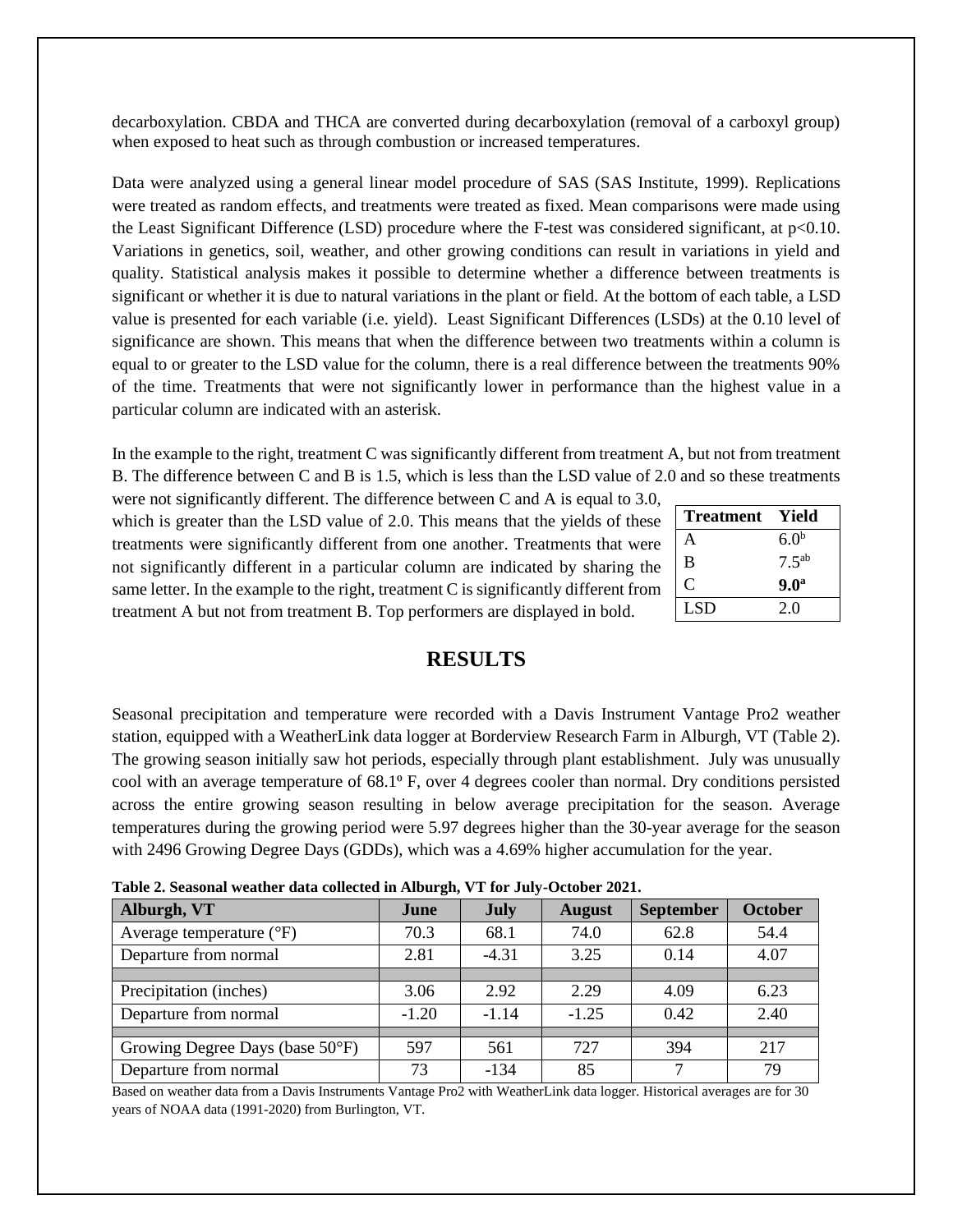#### *Impacts of temperature*

Based on the temperature of the drying environment alone (Table 3), significant differences in treatments were observed for D9-THC, CBDA, CBD, and total cannabinoids. The CBD concentrations for the 80° F treatment was significantly higher than all other treatments at 1.45% with a trial average of 0.914%. The D9-THC showed similar trends with highest observed values seen under the 80° F treatment at 0.135%. CBDA concentrations were highest under the 105° F treatment at 22.0%, significantly higher than the other two temperature treatments. At the time of testing, the 105° F environment produced the greatest concentrations of cannabinoids at a level that was statistically similar to the 80° F environment, and significantly higher than the ambient environment. The cannabinoid THC did not show a significant difference in any of the three drying temperatures.

| <b>Temperature</b> | <b>THCA</b>     | D9-THC                              | <b>CBDA</b>       | <b>CBD</b>        | <b>Total</b><br>THC: | <b>Total</b><br>$\text{CBD}^+$ | <b>Total</b><br><b>Cannabinoids</b> |
|--------------------|-----------------|-------------------------------------|-------------------|-------------------|----------------------|--------------------------------|-------------------------------------|
|                    | $\frac{0}{0}$   | $\frac{0}{0}$                       | $\frac{0}{0}$     | $\frac{0}{0}$     | $\frac{0}{0}$        | $\frac{0}{0}$                  | $\frac{0}{0}$                       |
| $105^{\circ}$ F    | 0.517           | $0.046^{\overline{b}\overline{\$}}$ | $22.0^{\rm a}$    | $0.659^{\rm b}$   | 0.500                | 17.5                           | 20.9 <sup>a</sup>                   |
| $80^\circ$ F       | 0.570           | $0.135^{a}$                         | 20.2 <sup>b</sup> | 1.45 <sup>a</sup> | 0.635                | 19.2                           | $20.2^{\rm a}$                      |
| Ambient            | 0.660           | 0.067 <sup>b</sup>                  | 17.3 <sup>c</sup> | $0.636^{b}$       | 0.646                | 15.8                           | 16.9 <sup>b</sup>                   |
|                    |                 |                                     |                   |                   |                      |                                |                                     |
| $LSD(0.10)^{4}$    | $NS^{\epsilon}$ | 0.025                               | 0.992             | 0.447             | <b>NS</b>            | <b>NS</b>                      | 1.03                                |
| Trial Mean         | 0.582           | 0.083                               | 19.8              | 0.914             | 0.594                | 17.5                           | 19.3                                |

**Table 3. Dryer temperatures and cannabinoid content, 2021.** 

 $\ddagger$  Total potential THC = (0.877 x THCA) +  $\Delta$ -9 THC.

 $\dagger$  Total potential CBD = (0.877 x CBDA) + CBD.

§Treatments within a column with the same letter are statistically similar. Top performers are displayed in **bold.**

¥LSD - Least significant difference.

€NS - No significant difference between treatments.

#### *Impacts of humidity control*

An exploration of humidity's effect on cannabinoid potency during drying was conducted by creating two additional environments: one with a dehumidifier and one without (Table 4). In terms of percent total cannabinoids, using a dehumidifier produced a significantly higher result at 20.7% than the buds dried in ambient humidity at 18%. Some differences were observed in decarboxylated components with significantly higher values seen in those samples dried with no dehumidifier at 0.111% D9-THC and 1.16% CBD. Statistically significant differences were also observed in CBDA and total potential CBD with highest values seen in samples dried under the presence of a dehumidifier.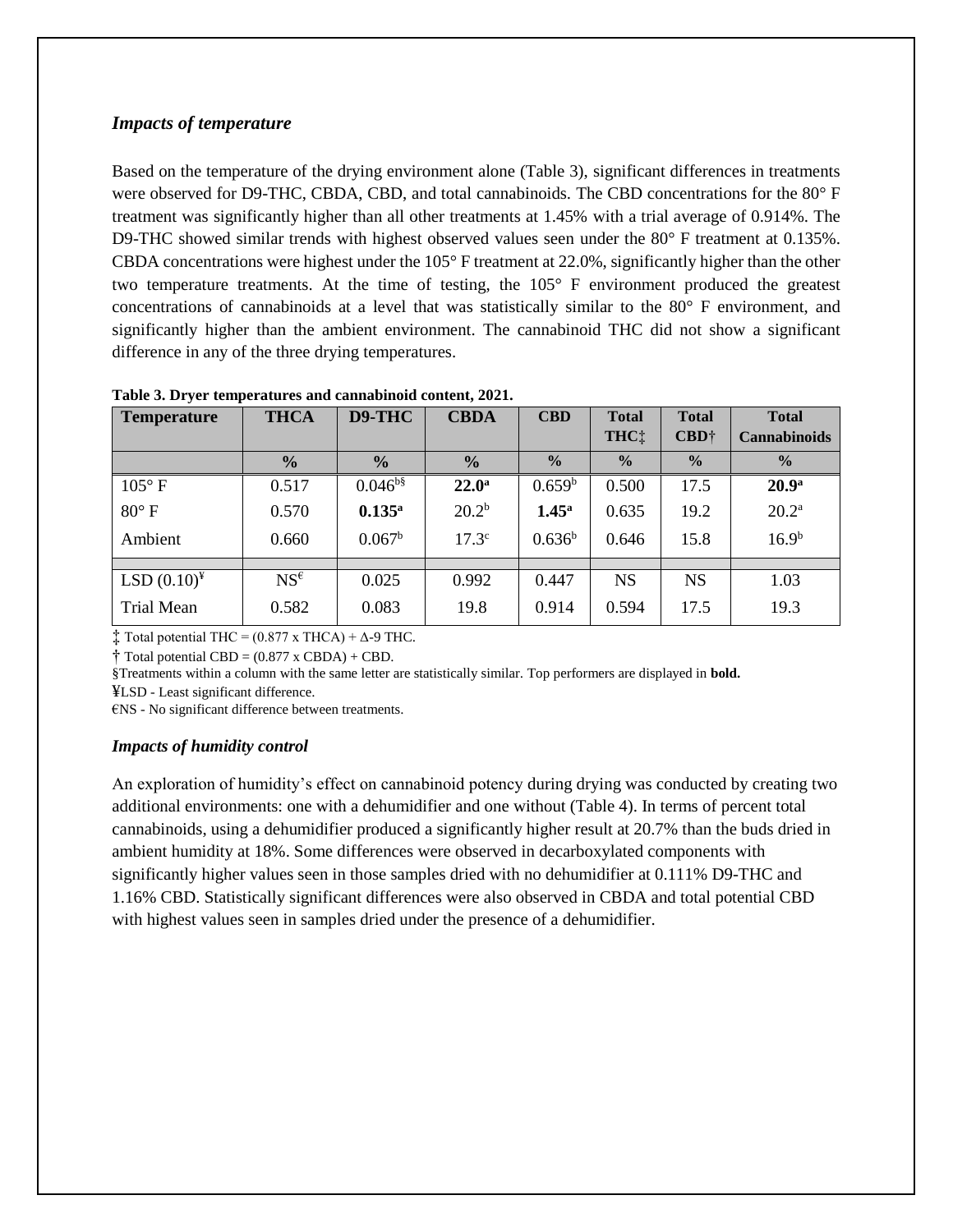| <b>Environment</b> | <b>THCA</b>     | D9-THC        | <b>CBDA</b>   | <b>CBD</b>    | <b>Total</b>  | <b>Total</b>  | <b>Total</b>        |
|--------------------|-----------------|---------------|---------------|---------------|---------------|---------------|---------------------|
|                    |                 |               |               |               | THC:          | $CBD+$        | <b>Cannabinoids</b> |
|                    | $\frac{0}{0}$   | $\frac{0}{0}$ | $\frac{0}{0}$ | $\frac{0}{0}$ | $\frac{0}{0}$ | $\frac{0}{0}$ | $\frac{0}{0}$       |
| Dehumidifier       | 0.662           | 0.055         | 21.6          | 0.668         | 0.635         | 19.6          | 20.7                |
| No dehumidifier    | 0.503           | 0.111         | 18.1          | 1.16          | 0.552         | 15.4          | 18.0                |
|                    |                 |               |               |               |               |               |                     |
| $LSD(0.10)^{4}$    | $NS^{\epsilon}$ | 0.0203        | 0.8098        | 0.3647        | <b>NS</b>     | 3.21          | 0.838               |
| <b>Trial Mean</b>  | 0.582           | 0.083         | 19.8          | 0.914         | 0.594         | 17.5          | 19.3                |

**Table 4. The influence of a dehumidifier on cannabinoid content, 2021.** 

 $\ddagger$  Total potential THC = (0.877 x THCA) +  $\Delta$ -9 THC.

 $\dagger$  Total potential CBD = (0.877 x CBDA) + CBD.

¥LSD - Least significant difference.

€NS - No significant difference between treatments. Top performers are displayed in **bold.**

#### *Interactions*

Table 5 and Figure 1 illustrate the combined influences of temperature and humidity control during drying on chemical potency of hemp flowers. There were a few significant interactions between humidity control and drying temperature. Differences were observed across drying environments with the temperature impacts varying across humidity control treatments. The interactions for D9-THC (0.0001), CBDA (<0.0001), CBD (0.0023), and total cannabinoids (<0.0001) were similar. THCA showed statistically similar results across all six treatments, as did total potential THC and total potential CBD. Most growers currently grow hemp specifically for the cannabinoid CBD, which yielded the highest content in the 80°F environment with no dehumidifier.

| <b>Treatment</b>    | <b>Temperature</b> | <b>THCA</b>   | $D9-$         | <b>CBDA</b>   | <b>CBD</b>    | <b>Total</b>  | <b>Total</b>  | <b>Total</b>      |
|---------------------|--------------------|---------------|---------------|---------------|---------------|---------------|---------------|-------------------|
|                     |                    |               | <b>THC</b>    |               |               | THC!          | $CBD^+$       | <b>Cannabinoi</b> |
|                     |                    | $\frac{0}{0}$ | $\frac{6}{6}$ | $\frac{0}{0}$ | $\frac{6}{6}$ | $\frac{6}{6}$ | $\frac{0}{0}$ | $\frac{0}{0}$     |
| Dehumidifier        | $105^{\circ}$ F    | 0.556         | 0.052         | 21.1          | 0.901         | 0.540         | 19.4          | 20.3              |
| Dehumidifier        | $80^\circ$ F       | 0.685         | 0.060         | 24.9          | 0.603         | 0.660         | 22.5          | 23.5              |
| Dehumidifier        | Ambient            | 0.743         | 0.053         | 18.7          | 0.499         | 0.705         | 16.9          | 18.1              |
| No Dehumidifier     | $105^{\circ}$ F    | 0.478         | 0.041         | 22.8          | 0.416         | 0.460         | 15.5          | 21.4              |
| No Dehumidifier     | $80^{\circ}$ F     | 0.455         | 0.211         | 15.5          | 2.288         | 0.610         | 15.9          | 16.9              |
| No Dehumidifier     | Ambient            | 0.577         | 0.081         | 15.9          | 0.773         | 0.587         | 14.7          | 15.8              |
|                     |                    |               |               |               |               |               |               |                   |
| $p$ -value $(0.10)$ |                    | $NS^4$        | 0.0001        | < 0.0001      | 0.0023        | <b>NS</b>     | <b>NS</b>     | < 0.0001          |
| Trial Mean          |                    | 0.582         | 0.083         | 19.8          | 0.914         | 0.594         | 17.5          | 19.3              |

**Table 5. Combined variable impact on cannabinoid content, 2021.** 

 $\ddagger$  Total potential THC = (0.877 x THCA) +  $\Delta$ -9 THC.

 $\dagger$  Total potential CBD = (0.877 x CBDA) + CBD.

¥ NS - No significant difference between treatments. Top performers are displayed in **bold.**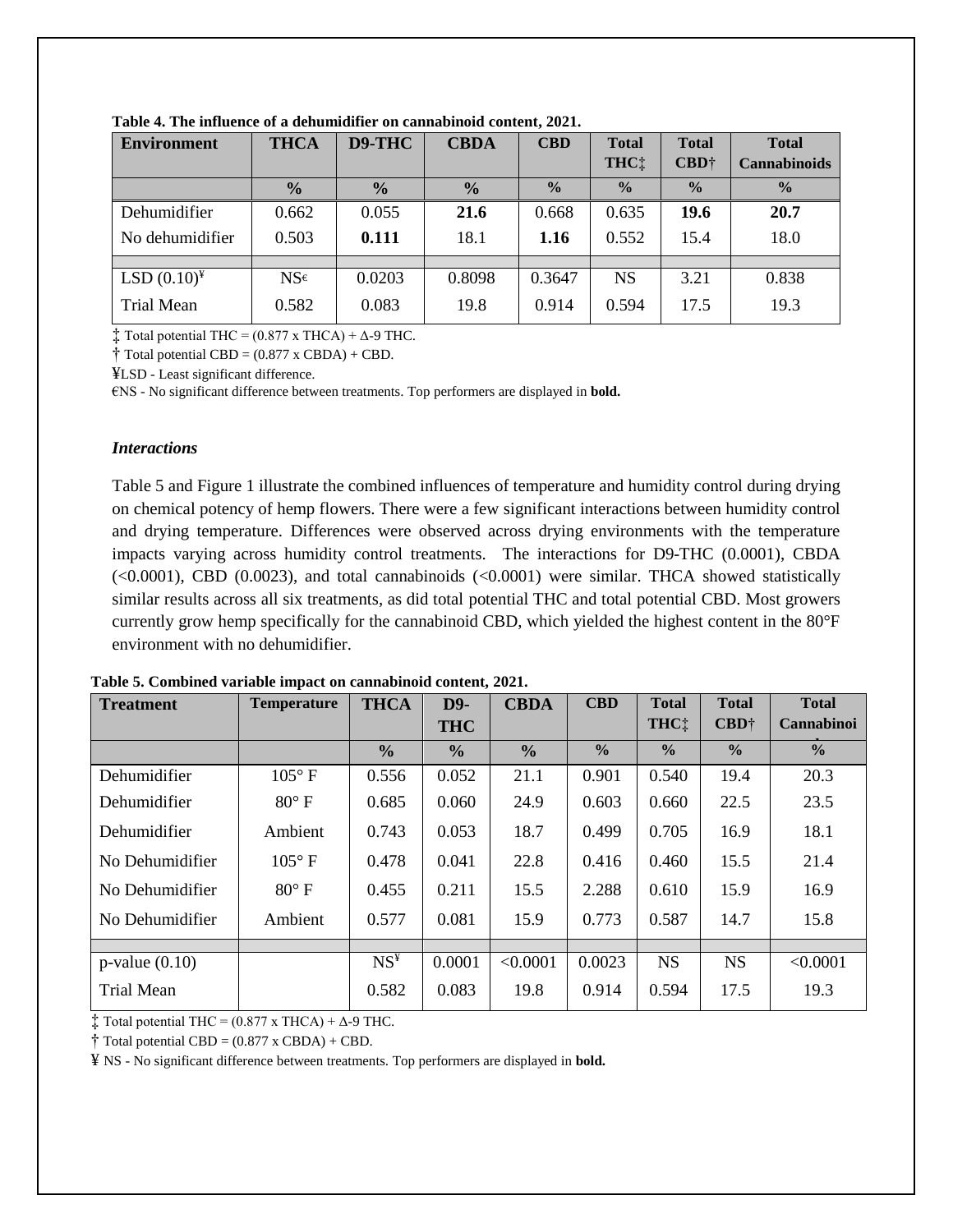

**Figure 1. Total cannabinoids as a function of the treatments, Alburgh, VT, 2021.**

## **DISCUSSION**

While the use of higher temperatures results in faster drying rates, producers should consider the potential impact of drying temperature on the quality of their product. Highest total potential cannabinoid concentrations within this trial were observed in those treatments dried with additional heat and under the presence of a dehumidifier. While our study indicated higher drying temperatures resulted in higher overall cannabinoid levels, when compared to ambient temperatures, additional quality considerations should be made depending on market and post drying handling practices. There is greater potential for leaf and trichome shattering for over-dried samples, especially if repeatedly handling flower material. This could have a greater impact on the quality of product. Additionally, those samples dried at ambient temperatures in our study showed some slight molding during the first few days of the study and furthermore, required turning to encourage airflow across flowers. These factors could have also detrimentally impacted flower quality resulting in the lower observed cannabinoid concentrations.

This trial also did not track terpene concentration over the various drying conditions, which could be an additional quality consideration as many terpenes are highly volatile and experience greatest loss in drying temperatures starting at 70° F. Drying methods could also be tailored to the desired cannabinoid or terpene profiles of the grower to produce the highest concentrations of one or more compounds at the expense of another. Data for relative humidity and temperature over the drying period were lost, humidity gauges could